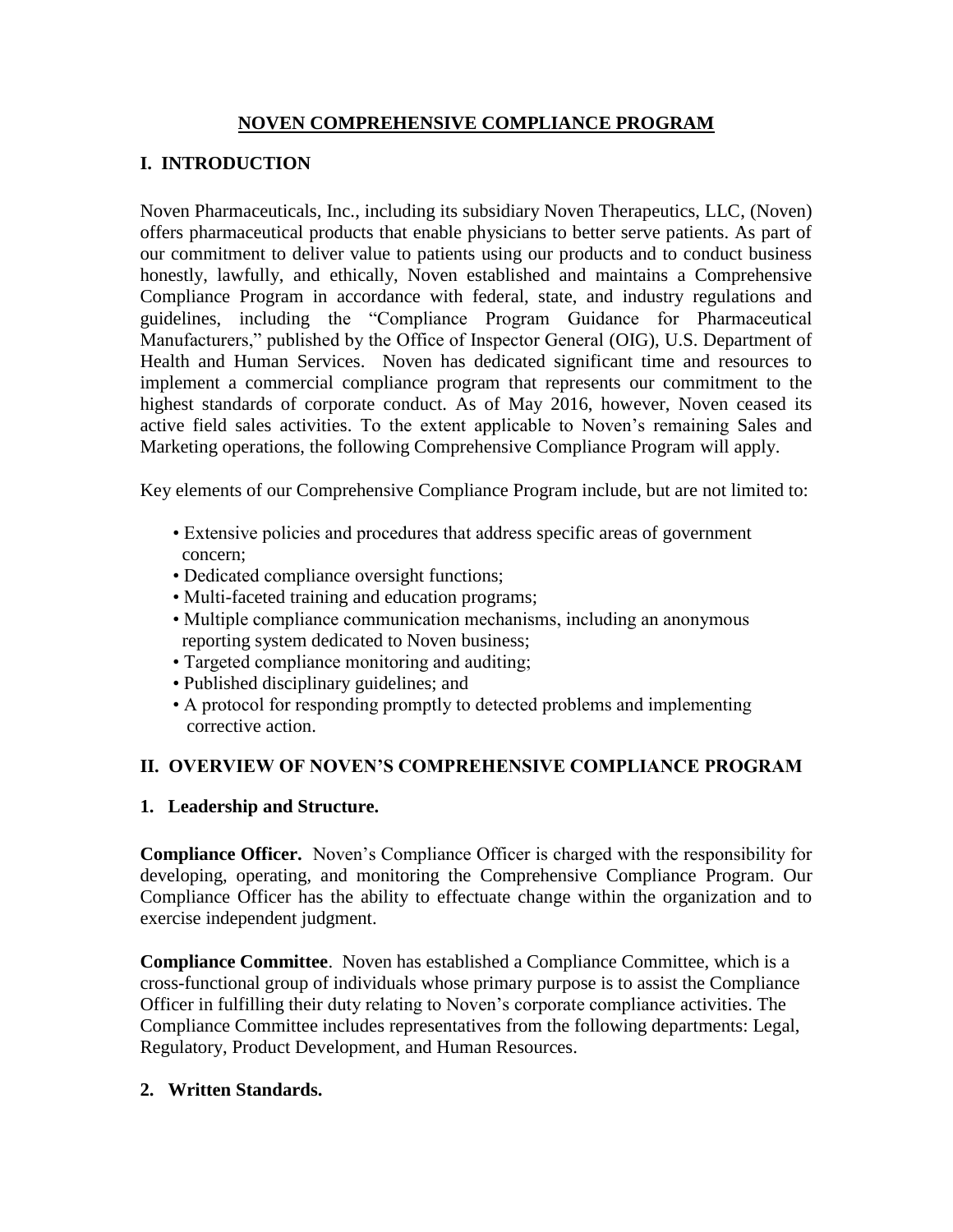Noven has developed written compliance policies, procedures, and practices that guide Noven and the conduct of our staff in day-to-day non-manufacturing operations. These policies and procedures have been developed under the direction and supervision of our Compliance Officer, Compliance Committee, General Counsel, and management from various functional areas.

**Code of Conduct.** Noven has a Code of Business Conduct and Ethics that is also posted on this corporate website. Every Noven director, officer, and employee is required to adhere to this Code of Conduct.

**Policies and Procedures.** Noven has established policies and procedures to address a variety of potential risk areas, including the potential risk of liability under several fraud and abuse statutes and regulations. These policies and procedures are part of a comprehensive framework of compliance controls that exist throughout various segments of our organization. In particular, Noven has developed and implemented significant policies and procedures to reduce and eliminate the potential risks identified by the OIG's Compliance Program Guidance for Pharmaceutical Manufacturers and addressed in the Pharmaceutical Research and Manufacturers of America (PhRMA) Code on Interactions with Healthcare Professionals, including (1) data integrity pertaining to government reimbursement practices, (2) kickbacks and other illegal remuneration, and (3) compliance with laws regulating drug samples.

### **3. Education and Training.**

Noven educates and trains Noven staff on the facets of our Comprehensive Compliance Program through both our online, interactive "Noven iLearn" program and in live classroom settings. Our education and training covers a variety of laws and regulations that affect the way we conduct business. Our live and computer-based programs include meaningful discussion of the application and consequences of the False Claims Act, Antikickback Statute, OIG Compliance Program Guidance, PhRMA Code on Interactions with Healthcare Professionals, as well as other applicable federal, state, and industry rules and guidelines. Noven periodically reviews and updates our training programs, and identifies additional areas of training on an "as needed" basis.

# **4. Internal Lines of Communication.**

Noven is committed to fostering dialogue between our management and staff. Our goal is that all employees, whether seeking answers to questions or reporting potential instances of fraud and abuse, will know who to turn to for a meaningful response and should be able to do so without fear of retribution. To that end, we have adopted open-door, confidentiality, and non-retaliation policies.

As part of our commitment to ethical and legal behavior, Noven requires our employees to report any actual or suspected violations of law or ethical standards so that they can be appropriately investigated and addressed. Noven employees can raise legal or ethical concerns in a number of ways including with an appropriate member of management, through our Human Resources or Legal Department, or by calling the toll-free, 24-hour,